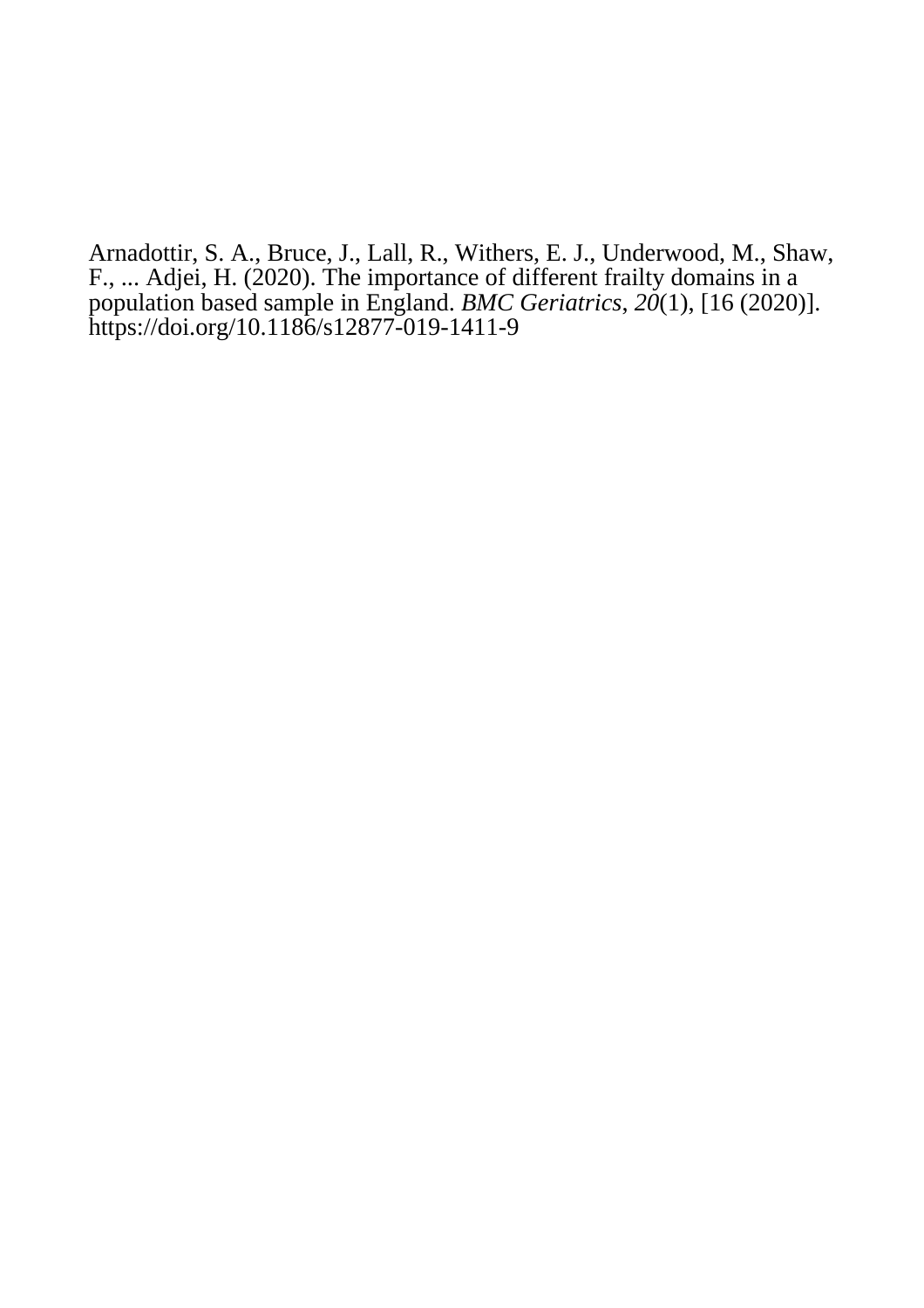# **RESEARCH ARTICLE Example 2014 CONSIDERING A RESEARCH ARTICLE**

Arnadottir et al. BMC Geriatrics (2020) 20:16 https://doi.org/10.1186/s12877-019-1411-9

# The importance of different frailty domains in a population based sample in England

Solveig A. Arnadottir<sup>1\*</sup> [,](http://orcid.org/0000-0002-3017-113X) Julie Bruce<sup>2</sup>, Ranjit Lall<sup>2</sup>, Emma J. Withers<sup>2</sup>, Martin Underwood<sup>2</sup>, Fiona Shaw<sup>3</sup> , Ray Sheridan<sup>4</sup>, Anower Hossain<sup>5</sup>, Sarah E. Lamb<sup>2,6</sup>, on behalf of the Pre-FIT Study Group

## Abstract

**Background:** The aim was to estimate the prevalence of frailty and relative contribution of physical/balance, nutritive, cognitive and sensory frailty to important adverse health states (falls, physical activity levels, outdoor mobility, problems in self-care or usual activities, and lack of energy or accomplishment) in an English cohort by age and sex.

Methods: Analysis of baseline data from a cohort of 9803 community-dwelling participants in a clinical trial. The sample was drawn from a random selection of all people aged 70 or more registered with 63 general practices across England. Data were collected by postal questionnaire. Frailty was measured with the Strawbridge questionnaire. We used cross sectional, multivariate logistic regression to estimate the association between frailty domains and known correlates and adjusted for age. Some models were stratified by sex.

Results: Mean age of participants was 78 years (sd 5.7), range 70 to 101 and 47.5% (4653/9803) were men. The prevalence of overall frailty was 20.7% (2005/9671) and there was no difference in prevalence by sex (Odds Ratio 0.98; 95% Confidence Interval 0.89 to 1.08). Sensory frailty was the most common and this was reported by more men (1823/4586) than women (1469/5056; Odds Ratio for sensory frailty 0.62, 95% Confidence Interval 0.57 to 0.68). Men were less likely than women to have physical or nutritive frailty. Physical frailty had the strongest independent associations with adverse health states. However, sensory frailty was independently associated with falls, less frequent walking, problems in self-care and usual activities, lack of energy and accomplishment.

**Conclusions:** Physical frailty was more strongly associated with adverse health states, but sensory frailty was much more common. The health gain from intervention for sensory frailty in England is likely to be substantial, particularly for older men. Sensory frailty should be explored further as an important target of intervention to improve health outcomes for older people both at clinical and population level.

Trial registration: [ISRCTN71002650](http://www.isrctn.com/ISRCTN71002650).

Keywords: Frailty, Aging, Population characteristics, Sensation, Hearing, Vision

## Background

Frailty is a theoretical state of vulnerability to adverse health outcomes including death, hospitalization and dependence not accounted for by known disease [[1\]](#page-9-0). The core concept is a loss of homeostatic control at a cellular and organ level, and often at a sub- or pre-clinical level [[1\]](#page-9-0). Frailty is described as a multi-dimensional construct, although there is little consensus on the underlying

\* Correspondence: [saa@hi.is](mailto:saa@hi.is) <sup>1</sup>

domains [[2](#page-9-0)–[4](#page-9-0)]. Two main frailty models have emerged in last three decades [[1,](#page-9-0) [4](#page-9-0)], the Fried Phenotypic model of frailty [\[5\]](#page-9-0), and the Rockwood Cumulative Deficit Model (CDM) [\[6](#page-9-0)]. Agreement on a unified model of frailty has been elusive, as have effective population based strategies to minimise frailty.

The Fried model focuses on the role of muscle as the primary reserve organ involved with frailty and hypothesises a direct link between a reduction in muscle mass, strength, metabolic efficiency, related fatigue and exhaustion and slow movement speeds [\[5](#page-9-0)]. The CDM is a tally of multiple deficits associated with frailty, including

© The Author(s). 2020 **Open Access** This article is distributed under the terms of the Creative Commons Attribution 4.0 International License [\(http://creativecommons.org/licenses/by/4.0/](http://creativecommons.org/licenses/by/4.0/)), which permits unrestricted use, distribution, and reproduction in any medium, provided you give appropriate credit to the original author(s) and the source, provide a link to the Creative Commons license, and indicate if changes were made. The Creative Commons Public Domain Dedication waiver [\(http://creativecommons.org/publicdomain/zero/1.0/](http://creativecommons.org/publicdomain/zero/1.0/)) applies to the data made available in this article, unless otherwise stated.



RA





Department of Physical Therapy, Faculty of Medicine, University of Iceland, Stapi v/Hringbraut, 101, Reykjavik, Iceland

Full list of author information is available at the end of the article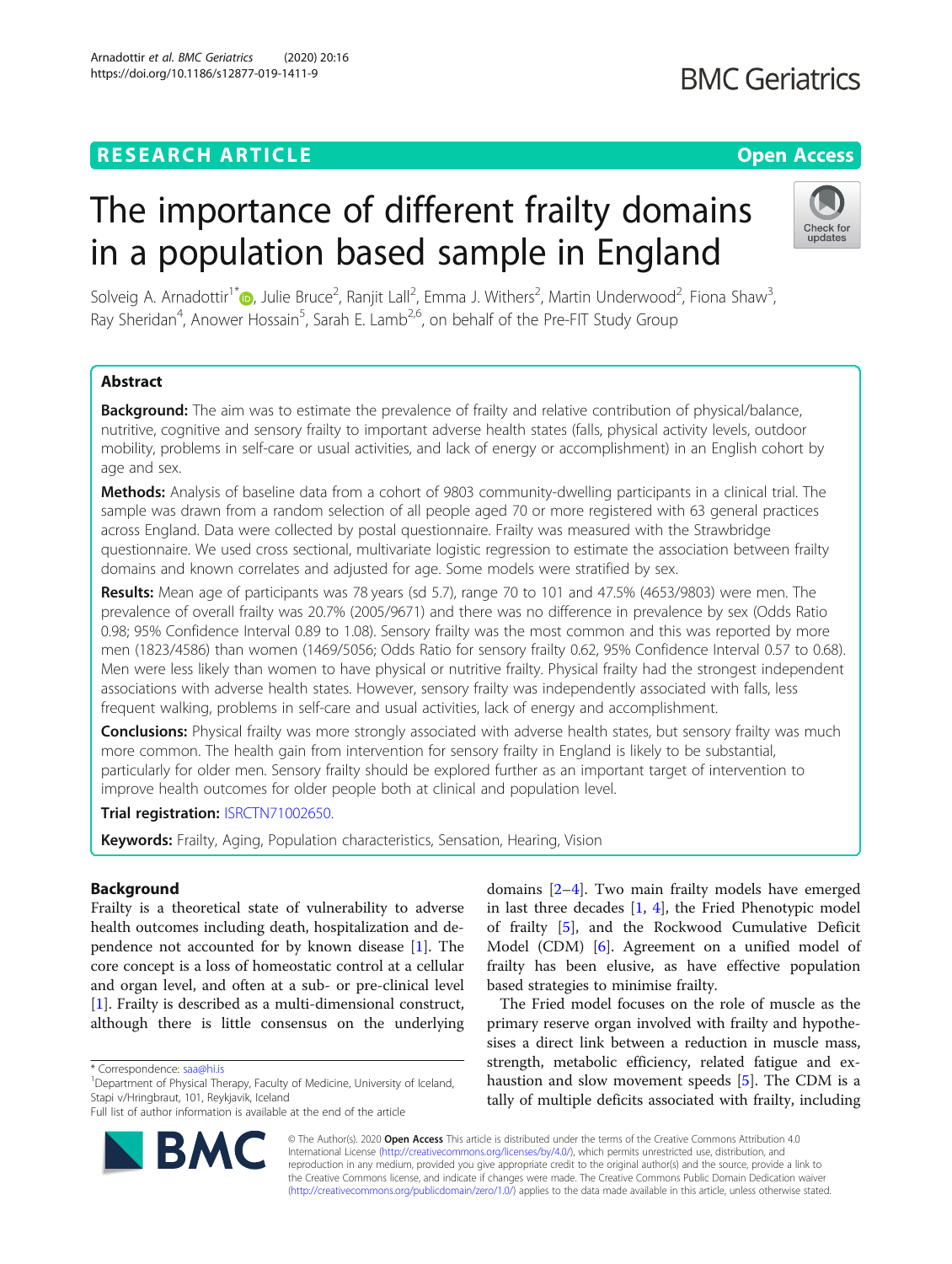mobility, activities of daily living, sensory and cognitive abilities and presence of some chronic conditions  $[6]$  $[6]$ .

Regardless of specific definition, different frailty models are unified in seeking to understand pathways that minimize old age disability, prolong active life and delay death [[2\]](#page-9-0). Identification of frail community dwelling older adults may reveal early stages and clinically silent vulnerability to environmental challenges. As frailty can be reversible, it is important for society to identify methods to monitor its prevalence amongst aging adults. Considering frailty based on different domains of body function, may be important in identifying groups who can benefit from diverse types of intervention to enhance and maintain functioning and active participation in society.

As part of a large clinical trial investigating the potential of different population screen and treat strategies for geriatric syndromes (falls, fracture and frailty), we assembled a population based cohort in England in 2011 [[7\]](#page-9-0). We used random sampling of 63 general practices to enrol people aged 70 years and older, requesting that they provide data on their health and functional status by post for a minimum of 18 months and allowed us access to their medical records. We selected the Strawbridge questionnaire to measure frailty [[8\]](#page-9-0), as at the time it was the only measure validated for postal data collection. The Strawbridge questionnaire collects data on multiple deficits and groups responses into four domains; this measure is consistent with the CDM concept of frailty.

The aim of this analysis was to estimate the prevalence of frailty, and to explore which domains of frailty were most strongly associated with adverse health outcomes for older adults. The underlying premise was to identify the potential for population based interventions in different domains of frailty.

## Methods

## Study design and participants

Sixty-three general practices from South-West (Devon), Central (Warwickshire/Herefordshire, Cambridge, Worcestershire, Birmingham and Black Country) and Northern England (Newcastle) identified a random sample of community dwelling people aged at least 70 years from their practice lists. People with known terminal illness and life expectancy of less than 6 months were excluded by general practitioners. Between September 2011 and June 2014, potential participants were invited to the clinical trial and completed a baseline postal questionnaire. Practices were asked to provide different practice level fall prevention strategies, but participants were not informed of specific interventions. All practices provided brief postal advice on falls prevention and some practices undertook further screening and intervention (the

details are reported elsewhere [[7\]](#page-9-0) as we report only baseline data here). The study was approved by the National Research Ethics committee (REC 10/H0401/36). Written informed consent was obtained from all participants.

## Variables

## Frailty assessment

To assess frailty, we used the 1990's Strawbridge questionnaire [\[8](#page-9-0)] which was based on an early model of frailty, where the underpinning concept was, vulnerability to environmental challenge based upon complex underlying problems. Building on former studies [[9](#page-9-0)–[11](#page-9-0)], the authors combined impairments across four domains of body function into a single outcome and created a multi-dimensional frailty questionnaire. The Strawbridge questionnaire is a relatively simple and user friendly instrument, and although its reliability has not been reported [[4\]](#page-9-0), it has established validity for postal administration and self-completion in older communitydwelling adults [\[4](#page-9-0), [8](#page-9-0), [12](#page-10-0), [13](#page-10-0)].

The Strawbridge questionnaire [[8\]](#page-9-0) includes 16 items that assess frailty across four domains (physical, nutritional, cognitive, and sensory). Four items represent the physical domain (sudden loss of balance, weakness in arms, weakness in legs, dizzy when stand up quickly), two items represent the nutritive domain (loss of appetite, unexplained weight loss) and four items represent the cognitive domain (difficulty paying attention, trouble finding the right word, difficulty remembering things, forgetting where put things). The final six items represent difficulties in the sensory domain (reading newspapers, recognizing a friend across the street, reading signs at night, hearing over the phone, hearing a normal conversation, hearing a conversation in a noisy room). Our mode of administration, scoring and the final Strawbridge frailty classification was according to the original instructions [\[8\]](#page-9-0). Thus, for each of the 16 items, participants self-reported if they had experienced problems over the past 12 months and responses were scored: 1 (rarely or never), 2 (sometimes), 3 (often) and 4 (very often). Participants scoring ≥3 (often or very often) on at least one item in any domain were considered to have impairment/frailty within that domain. Participants were classified as frail (overall frailty) if they reported impairments in two or more domains. Missing values were not replaced, and the scoring rules are such that impairment and frailty can be assessed despite some missing values for individual items.

## Sociodemographic characteristics, health and functioning

We collected self-report data on sex, age, ethnic group, marital status, living arrangements, age leaving full time education (years), height (feet and inches or metres), weight (stones and pounds or kilograms), cognition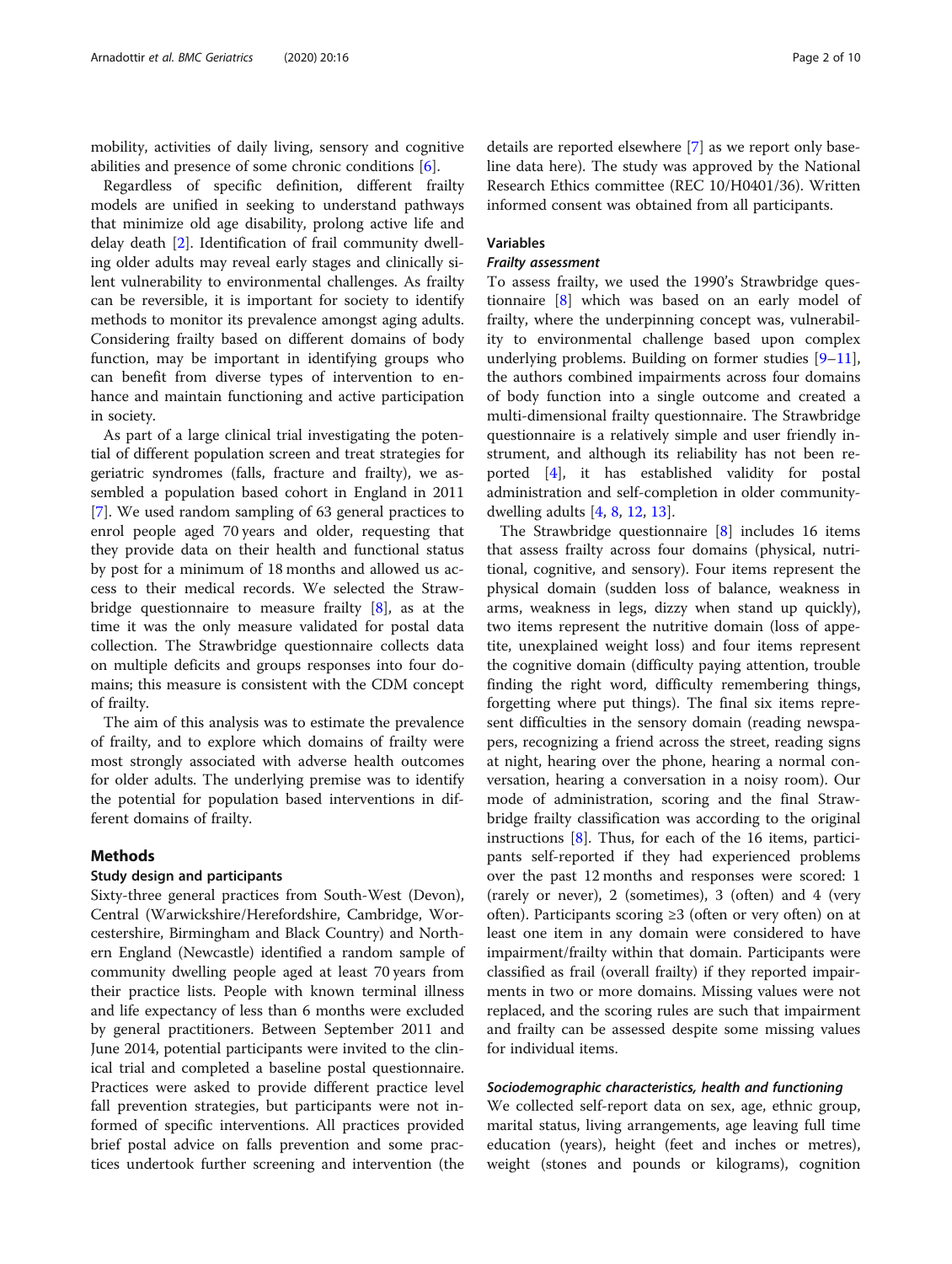(clock draw test), self-rated health (SRH), chronic diseases and health conditions (angina/heart trouble; anxiety/depression; cancer; arthritis; chronic lung disease; dementia; diabetes; osteoporosis; Parkinson's disease; urinary incontinence; stroke (right/left side)). Body Mass Index  $(BMI \ kg/m^2)$  was calculated using weight and height converted to metric units if appropriate. We used a clock-drawing test [\[14\]](#page-10-0) to assess global cognition (zero to six point scale whereby higher scores equate to better cognitive ability). SRH was scored on a five point scale (excellent, very good, good, fair, poor) from the 12-Item Short-Form Health Survey (SF-12) [\[15\]](#page-10-0). Responses for SRH were collapsed into three categories,  $1 =$  excellent or very good;  $2 = \text{good}$ ;  $3 = \text{fair or poor}$ .

## Adverse health states

We asked seven questions about adverse health states. Falls were defined using an internationally agreed definition, by recall over the previous 12 months [\[16](#page-10-0)]. Participants were asked "are you able to get out and about on foot outside the house" and "on average how many hours a day do you spend walking?" We classified people as having poor outdoor mobility if they were unable to get out and about on foot outside the house unaided. Those walking less than 1 h per day were considered to have low physical activity. We used the three-level version of the EuroQol five-dimensional questionnaire (EQ-5D-3L) [\[17](#page-10-0)] to identify participants with limitation in self-care (i.e. some problem or inability to wash or dress themselves), and restricted participation was defined as having some problems or being unable to perform usual activities.

Finally, we used the following two questions from the Short Form 12 Health Survey (SF-12) instrument [\[15](#page-10-0)]. We asked, "how much of the time during the past four weeks did you have a lot of energy?" and classed those with no or little energy as having low energy. We asked, "during the past four weeks, have you accomplished less than you would like as a result of your physical health?" and used responses to identify participants who accomplished less than they liked, all or most of the time.

## Statistical analysis

We present descriptive statistics using means, standard deviations (sd) and/or frequency distributions and proportions. Prevalence of frailty by each domain and overall frailty were compared by sex using odds ratio (OR) and 95% confidence intervals (95% CI), with and without adjustment for age. We analysed frailty prevalence by sex (Pearson's chi-square test) in the following age groups: 70–74, 75–79, 80–84, 85–89, 90+ years. We used multivariate logistic regression to estimate the independent contribution of different domains of frailty to adverse health states with adjustment for age. We selected factors for inclusion in multivariate models using univariate analysis and a  $P$  value of  $< 0.1$ . Statistical significance in the final models was set at  $P < 0.05$ . Stata/SE (version 15.1) was used for all statistical analyses.

## Results

### Participant characteristics

A total of 29,010 people was invited to take part in the clinical trial, of these 9803 provided valid data and consent (response rate = 33.8%; 9803/29010).

Table [1](#page-4-0) presents descriptive characteristics of responding participants. Age ranged from 70 to 101 years and 47.5% (4653/9803) were men. On average, men were slightly younger, more likely to be married or cohabiting, less likely to be living alone and were less likely to report adverse health outcomes than women.

## Prevalence of frailty

Based on observed values, frailty status was identified for 9671/9803 (98.7%) of the participants. Due to some missing values across individual items, frailty status was missing for 1.3% of participants. Completion rate by each frailty domain varied, hence the denominator varies. Figure [1](#page-5-0) demonstrates frailty across successive age bands by sex. Sensory frailty was more prevalent in men than women across all age bands, although this margin narrowed in those over 90 years of age.

The prevalence of overall frailty was 20.7% (2005/ 9671), and there was no difference in overall frailty between men and women (960/4592, 20.9% versus 1045/ 5079, 20.6%; respectively). The unadjusted odds ratio (OR) for overall frailty, with men as reference, was 0.98 (95% CI 0.89–1.08) and this estimate did not change when age-adjusted. Sensory frailty was more prevalent in men (1823/4587, 39.7%) than women (1469/5056, 29.1%) whilst physical frailty was more prevalent in women (1223/5098, 24%) compared to men (881/4607, 19.1%). Nutritive frailty was almost double in women (266/5101, 5.2%) compared to men (129/4599, 2.8%). Cognitive frailty was similar between men (808/4612, 17.5%) and women (876/5110, 17.1%). Table [2](#page-6-0) presents more detailed prevalences and odds of frailty by sex.

## Association with adverse health states

In all participants, the overall frailty was strongly associated with having fallen in the last year, poor outdoor mobility, lower physical activity level, problems with self-care, restricted participation in usual activities, having less energy and lower accomplishment. For both sexes, this association was independent of age and varied slightly depending on the adverse health state (Table [3\)](#page-7-0).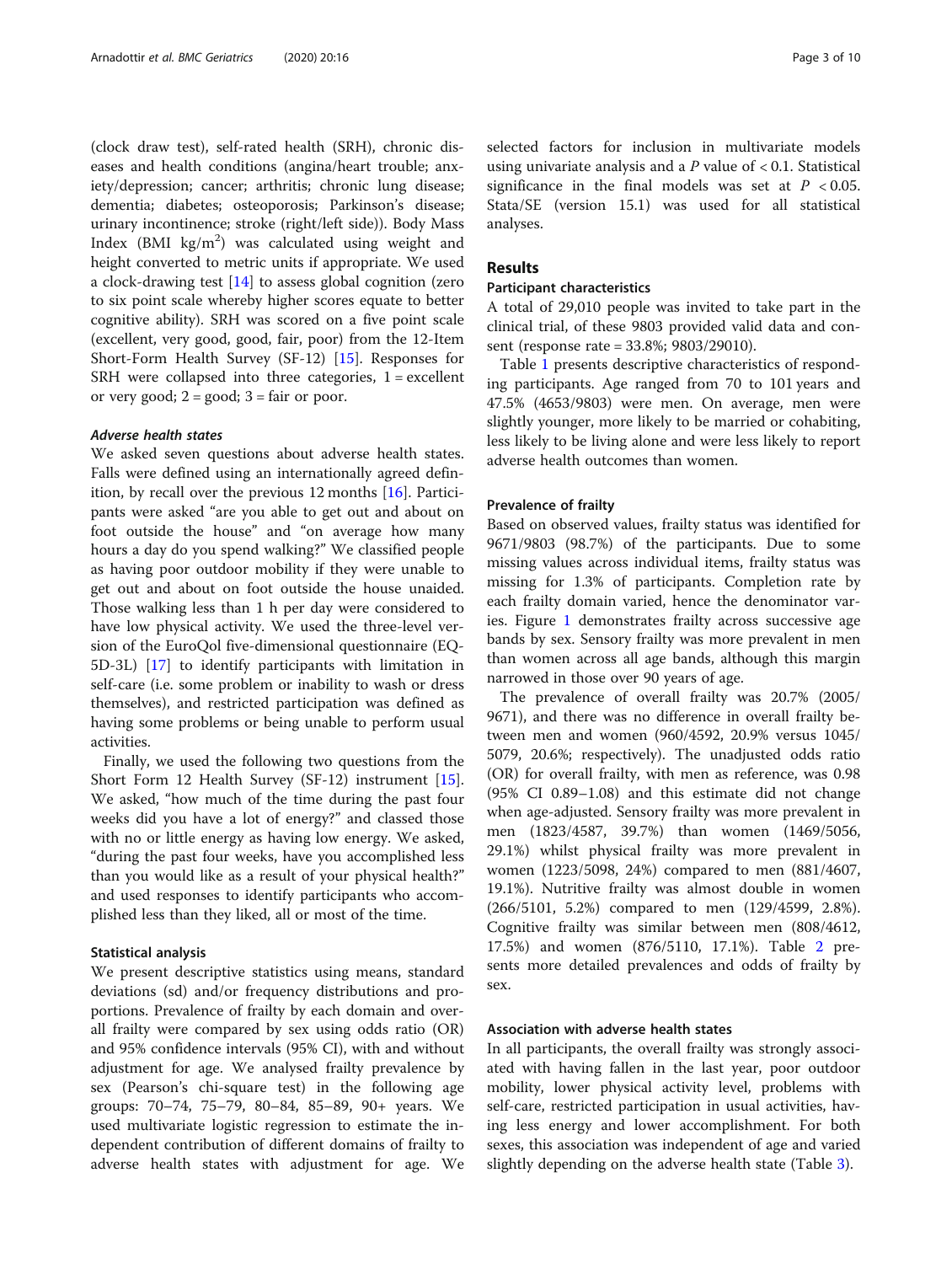<span id="page-4-0"></span>Table 1 Characteristics of participants

| Characteristics                                                               | $n^a$ | Total<br>$(N = 9803)$              | Men<br>$(n = 4653)$                | Women<br>$(n = 5150)$              | $P$ value <sup><math>C</math></sup> |
|-------------------------------------------------------------------------------|-------|------------------------------------|------------------------------------|------------------------------------|-------------------------------------|
| Age, $M \pm sd$ (min-max)                                                     | 9803  | $77.9 \pm 5.7$<br>$(70.0 - 101.0)$ | $77.7 \pm 5.6$<br>$(70.0 - 100.7)$ | $78.1 \pm 5.8$<br>$(70.0 - 101.0)$ | < 0.001                             |
| Age category, n (%):                                                          | 9803  |                                    |                                    |                                    | 0.003                               |
| $70 - 74$                                                                     |       | 3670 (37.5)                        | 1795 (38.6)                        | 1875 (36.4)                        |                                     |
| $75 - 79$                                                                     |       | 2885 (29.4)                        | 1376 (29.6)                        | 1509 (29.3)                        |                                     |
| $80 - 84$                                                                     |       | 1951 (19.9)                        | 909 (19.5)                         | 1042 (20.2)                        |                                     |
| $85 - 89$                                                                     |       | 983 (10.0)                         | 441 (9.5)                          | 542 (10.5)                         |                                     |
| $90+$                                                                         |       | 314(3.2)                           | 132(2.8)                           | 182(3.6)                           |                                     |
| Ethnic group, white                                                           | 9725  | 9630 (99.0)                        | 4565 (98.6)                        | 5065 (99.4)                        | < 0.001                             |
| Married or cohabiting, n (%)                                                  | 9765  | 6170 (63.2)                        | 3638 (78.5)                        | 2532 (49.3)                        | < 0.001                             |
| Living alone, n (%)                                                           | 9745  | 3217 (33.0)                        | 902 (19.5)                         | 2315 (45.2)                        | < 0.001                             |
| Age when left full time education, $M \pm sd$ (min-max)                       | 9648  | $16.8 \pm 4.7$<br>$(10.0 - 79.0)$  | $16.9 \pm 4.7$<br>$(10.0 - 79.0)$  | $16.7 \pm 4.6$<br>$(10.0 - 78.0)$  | 0.020                               |
| Body Mass Index (BMI), $kg/m^2$ , M $\pm$ sd (min-max)                        | 9480  | $26.5 \pm 4.6$<br>$(11.6 - 57.5)$  | $26.6 \pm 4.2$<br>$(12.8 - 49.6)$  | $26.3 \pm 5.0$<br>$(11.6 - 57.5)$  | 0.006                               |
| Clock-drawing, $M \pm sd$ (min-max)                                           | 9621  | $5.5 \pm 0.9$ (0-6)                | $5.6 \pm 0.9$<br>$(0-6)$           | $5.5 \pm 1.0$<br>$(0-6)$           | 0.009                               |
| Clock-drawing, score of 6, n (%)                                              | 9621  | 6865 (71.4)                        | 3279 (71.8)                        | 3586<br>(71.0)                     | 0.144                               |
| Self-rated health, n (%)                                                      | 9718  |                                    |                                    |                                    | < 0.001                             |
| Excellent or very good                                                        |       | 4314 (44.4)                        | 2175 (47.1)                        | 2139 (41.9)                        |                                     |
| Good                                                                          |       | 3470 (35.7)                        | 1570 (34.0)                        | 1900 (37.2)                        |                                     |
| Fair or poor                                                                  |       | 1934 (19.9)                        | 870 (18.9)                         | 1064 (20.9)                        |                                     |
| Health conditions, n (%):                                                     |       |                                    |                                    |                                    |                                     |
| Angina or heart troubles                                                      | 9342  | 2697 (28.9)                        | 1493 (33.2)                        | 1204 (24.9)                        | < 0.001                             |
| Anxiety, depression, other                                                    | 9116  | 1114 (12.2)                        | 412 (9.4)                          | 702 (14.8)                         | < 0.001                             |
| Arthritis (RA or OA)                                                          | 9405  | 4403 (46.8)                        | 1643 (37.0)                        | 2760 (55.7)                        | < 0.001                             |
| Cancer (active)                                                               | 9042  | 1316 (14.6)                        | 696 (15.9)                         | 620 (13.3)                         | < 0.001                             |
| Chronic lung disease                                                          | 9030  | 641 (7.1)                          | 344 (7.9)                          | 297 (6.4)                          | 0.005                               |
| Dementia                                                                      | 8885  | 68 (0.8)                           | 46 (1.1)                           | 22(0.5)                            | 0.001                               |
| <b>Diabetes</b>                                                               | 9135  | 1403 (15.4)                        | 770 (17.5)                         | 633 (13.4)                         | < 0.001                             |
| Osteoporosis                                                                  | 9012  | 1172 (13.0)                        | 195 (4.6)                          | 977 (20.7)                         | < 0.001                             |
| Parkinson's disease                                                           | 8867  | 93 (1.1)                           | 58 (1.3)                           | 35 (0.8)                           | 0.006                               |
| Urinary incontinence                                                          | 8989  | 933 (10.4)                         | 396 (9.2)                          | 537 (11.5)                         | < 0.001                             |
| Stroke, with affected side                                                    | 452   | 174 (38.5)                         | 95 (39.9)                          | 79 (36.9)                          | 0.513                               |
| Adverse health states, n (%):                                                 |       |                                    |                                    |                                    |                                     |
| At least one fall in past year                                                | 9737  | 3150 (32.4)                        | 1382 (29.9)                        | 1768 (34.6)                        | < 0.001                             |
| No walking or less than 1 h/day spent walking                                 | 9754  | 2566 (26.3)                        | 1227 (26.5)                        | 1339 (26.2)                        | 0.733                               |
| Unable to get unaided, out and about on foot outside the house                | 9763  | 1952 (20.0)                        | 702 (15.1)                         | 1250 (24.4)                        | < 0.001                             |
| Some problems or unable to wash or dress oneself                              | 9710  | 931 (9.6)                          | 418 (9.1)                          | 513(10.1)                          | 0.094                               |
| Some problems or unable to perform usual activities                           | 9708  | 3108 (32.0)                        | 1295 (28.1)                        | 1813 (35.6)                        | < 0.001                             |
| Does not have a lot of energy, all or most of the time                        | 9685  | 5038 (52.0)                        | 2152 (46.7)                        | 2886 (56.8)                        | < 0.001                             |
| Accomplishes less than likes, all or most of the time, due to physical health | 9682  | 1375 (14.2)                        | 806 (15.9)                         | 569 (12.4)                         | < 0.001                             |

<sup>a</sup>Number of participants (n), differs between rows due to missing values; <sup>b</sup> Clock-drawing test [\[14](#page-10-0)] results indicate a global cognitive function. Scores can range from 0 to 6 and higher score indicates better cognitive function; <sup>c</sup> Continuous variables: P value for t-test (Age, Age when left full time education, BMI, Clockdrawing); Ordinal variables: P value for Mann-Whitney U test (Age category, Self-rated health); Binary variables: P value for chi-square test (all other variables)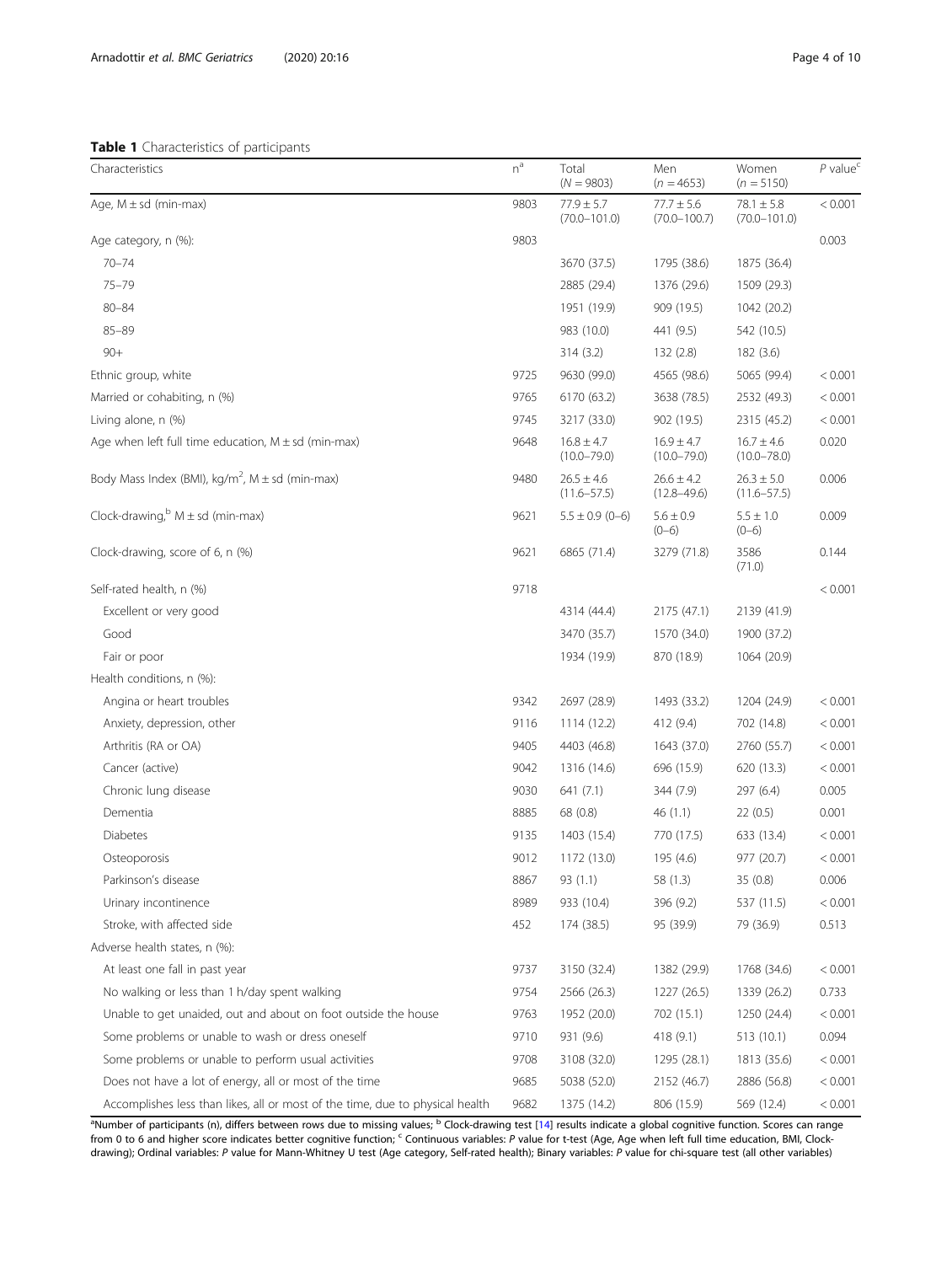<span id="page-5-0"></span>

Table [3](#page-7-0) also presents the association between each frailty domain and each adverse health state. Overall, physical frailty was strongly associated with all adverse health states. The odds ratio varied across health states, from OR 9.43 (95% CI 8.34–10.66) for problems with restricted participation in usual activities to OR 2.32 (95% CI 2.07–2.60) for decreased physical activity level. Nutritive frailty was also significantly associated with all adverse health states and the association varied from OR 5.06 (95% CI 3.43–7.46) for lower energy to OR 1.84 (95% CI 1.47–2.29) for falls. Cognitive and sensory frailty demonstrated smaller but consistent associations across the adverse health states. The only health state not associated with cognitive frailty was outdoor mobility. Sensory frailty was associated with all states, although the association with poor outdoor mobility and limitation in self-care was only statistically significant amongst women. Other patterns of association were comparable in both women and men.

## **Discussion**

In this analysis of baseline data from a cohort of older adults recruited to a falls prevention study, we found that the overall prevalence of frailty was 20.7% using the Strawbridge questionnaire, with no difference between men and women. Sensory impairments were the most common, particularly common in men, and had modest but important associations with most adverse health states. Physical and nutritive frailty were less prevalent, but more common in women, and were also strongly associated with adverse health states. The findings demonstrate that impairments contributing to frailty are a substantial problem in community dwelling older people in England.

Frailty prevalence amongst older community-dwelling adults has been shown to vary depending on definition, age and health of study cohorts  $[18]$ . The underlying definition influences the choice of specific items included in frailty assessments, and hence frailty prevalence. In one large French cohort using the Strawbridge questionnaire in people aged 58 to 73 years [[12](#page-10-0)], the authors demonstrated how inclusion of a sensory domain in a frailty screening instrument increases frailty prevalence, compared to when the sensory domain was excluded. The Strawbridge questionnaire is weighted towards sensory impairment, with the inclusion of six items on vision and hearing (compared to four physical, four cognitive and two nutritive). This allows exploration of the potential contribution of sensory deficits to health and functioning [[19](#page-10-0)]. One sensory question asks about difficulty in understanding speech in challenging environments, such as a noisy room. This 'listening-in-noise' difficulty has been identified in younger people with normal or near-normal hearing thresholds [\[20](#page-10-0)] and may be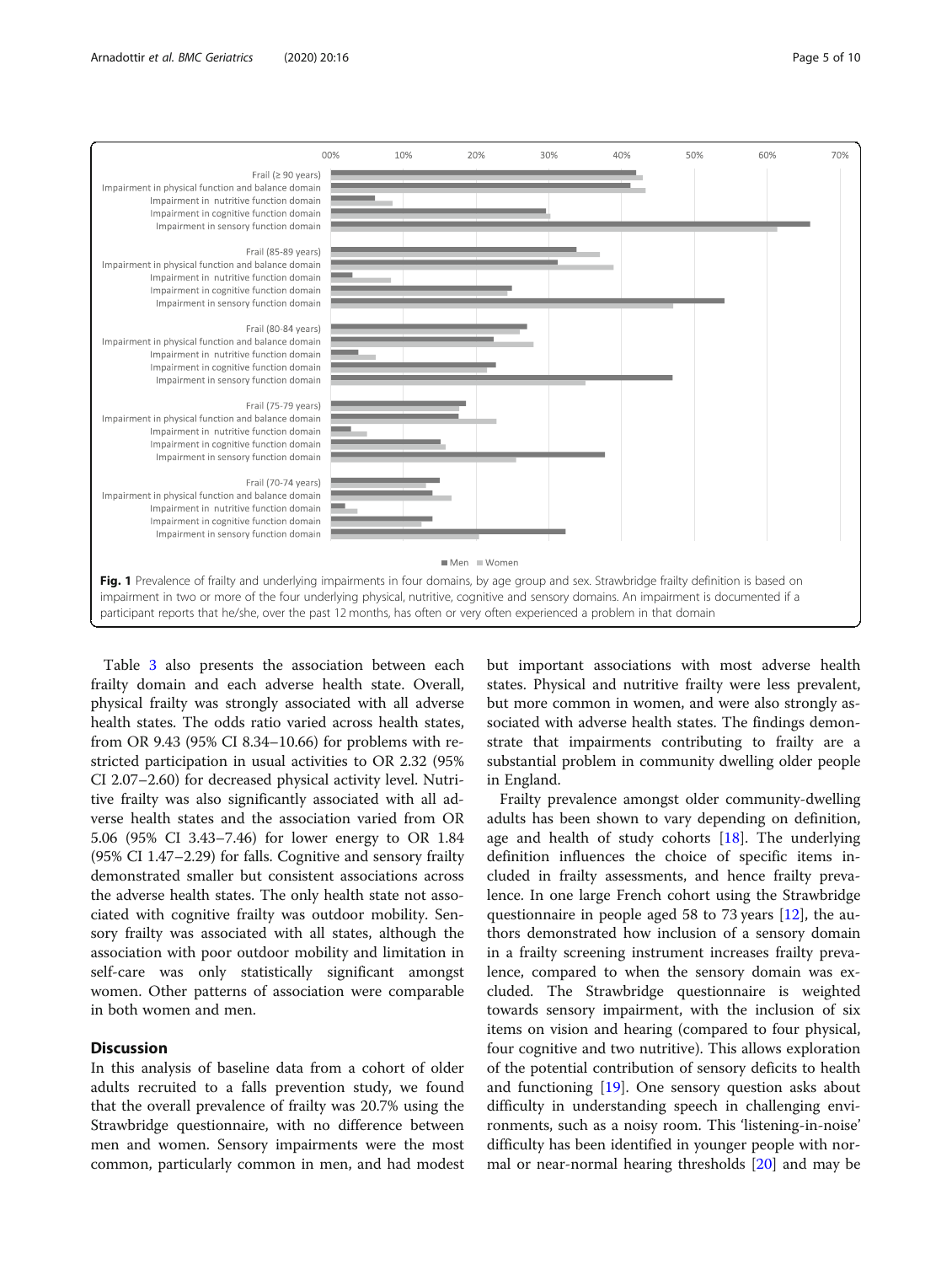<span id="page-6-0"></span>

| Table 2 Prevalence and odds of frailty, impairments in frailty domains by Strawbridge item |  |  |  |
|--------------------------------------------------------------------------------------------|--|--|--|
|--------------------------------------------------------------------------------------------|--|--|--|

| Variables based on the Strawbridge questionnaire                  | Prevalence of frailty and impairment<br>by domain<br>N(96) |              |                     | Odds Ratio <sup>a</sup> (95% Confidence Intervals)<br>(comparing women to men, men as<br>reference) |                          |  |
|-------------------------------------------------------------------|------------------------------------------------------------|--------------|---------------------|-----------------------------------------------------------------------------------------------------|--------------------------|--|
|                                                                   | All participants Men<br>$N = 9803$                         | $n = 4653$   | Women<br>$n = 5150$ | Crude                                                                                               | Adjusted for age         |  |
| Frail <sup>b</sup> (data available for $n = 9671$ )               | 2005 (20.7%)                                               | 960 (20.9%)  | 1045 (20.6%)        | $0.98(0.89 - 1.08)$                                                                                 | $0.94(0.85 - 1.04)$      |  |
| Impairment in physical frailty domain <sup>c</sup> ( $n = 9705$ ) | 2104 (21.7%)                                               | 881 (19.1%)  | 1223 (24.0%)        | $1.33(1.21 - 1.47)^{*}$                                                                             | $1.30(1.18 - 1.44)^{*}$  |  |
| Sudden loss of balance <sup>d</sup> ( $n = 9739$ )                | 643 (6.6%)                                                 | 244 (5.3%)   | 399 (7.8%)          | $1.52$ (1.29-1.79)*                                                                                 | $1.46$ $(1.24 - 1.73)^*$ |  |
| Weakness in arms ( $n = 9721$ )                                   | 799 (8.2%)                                                 | 297 (6.4%)   | 502 (9.8%)          | $1.58$ $(1.36 - 1.84)^*$                                                                            | $1.55$ $(1.34 - 1.80)$ * |  |
| Weakness in legs ( $n = 9729$ )                                   | 1457 (15.0%)                                               | 630 (13.7%)  | 827 (16.2%)         | $1.22$ $(1.09 - 1.36)^*$                                                                            | $1.19(1.06 - 1.33)^{*}$  |  |
| Dizziness when standing up quickly ( $n = 9735$ )                 | 614 (6.3%)                                                 | 275 (6.0%)   | 339 (6.6%)          | 1.122 (0.952-1.322)                                                                                 | $1.09(0.92 - 1.29)$      |  |
| Impairment in nutritive frailty domain ( $n = 9700$ )             | 395 (4.1%)                                                 | 129 (2.8%)   | 266 (5.2%)          | $1.90(1.54 - 2.36)^*$                                                                               | $1.86$ $(1.50 - 2.31)^*$ |  |
| Loss of appetite ( $n = 9740$ )                                   | 354 (3.6%)                                                 | 112 (2.4%)   | 242 (4.7%)          | 1.99 (1.59-2.50)*                                                                                   | $1.95(1.55 - 2.45)^*$    |  |
| Unexplained weight loss ( $n = 9707$ )                            | 90 (0.9%)                                                  | 31 (0.7%)    | 59 (1.2%)           | $1.73$ $(1.12 - 2.67)^*$                                                                            | $1.68$ $(1.08 - 2.60)^*$ |  |
| Impairment in cognitive frailty domain ( $n = 9722$ )             | 1684 (17.3%)                                               | 808 (17.5%)  | 876 (17.1%)         | $0.97(0.88 - 1.08)$                                                                                 | $0.95(0.85 - 1.06)$      |  |
| Difficulty paying attention ( $n = 9732$ )                        | 220 (2.3%)                                                 | 128 (2.8%)   | 92 (1.8%)           | $0.64$ $(0.49 - 0.84)^*$                                                                            | $0.63$ $(0.48 - 0.83)$ * |  |
| Trouble finding the right word ( $n = 9741$ )                     | 773 (7.9%)                                                 | 333 (7.2%)   | 440 (8.6%)          | $1.21$ $(1.04-1.40)$ *                                                                              | $1.18(1.02 - 1.37)^{*}$  |  |
| Difficulty remembering things ( $n = 9747$ )                      | 1045 (10.7%)                                               | 539 (11.7%)  | 506 (9.9%)          | $0.83$ $(0.73 - 0.94)^*$                                                                            | $0.80(0.71 - 0.92)^{*}$  |  |
| Forgetting where put something ( $n = 9750$ )                     | 1104 (11.3%)                                               | 524 (11.3%)  | 580 (11.3%)         | $1.00(0.88 - 1.13)$                                                                                 | $0.97(0.86 - 1.10)$      |  |
| Impairment in sensory frailty domain ( $n = 9643$ )               | 3292 (34.1%)                                               | 1823 (39.7%) | 1469 (29.1%)        | $0.62$ $(0.57-0.68)$ *                                                                              | $0.59(0.54 - 0.64)^*$    |  |
| Difficulty reading a newspaper ( $n = 9735$ )                     | 337 (3.5%)                                                 | 165 (3.6%)   | 172 (3.4%)          | $0.94(0.76 - 1.17)$                                                                                 | $0.87(0.70 - 1.09)$      |  |
| Difficulty recognizing friend across street ( $n = 9715$ )        | 261 (2.7%)                                                 | 120 (2.6%)   | 141 (2.8%)          | $1.06(0.83 - 1.36)$                                                                                 | $0.98(0.77 - 1.26)$      |  |
| Difficulty reading signs at night ( $n = 9627$ )                  | 550 (5.7%)                                                 | 216 (4.7%)   | 334 (6.6%)          | $1.44$ $(1.21 - 1.72)^*$                                                                            | $1.39(1.16 - 1.66)^{*}$  |  |
| Difficulty hearing over the phone ( $n = 9727$ )                  | 1291 (13.3%)                                               | 729 (15.8%)  | 562 (11.0%)         | $0.66$ $(0.58 - 0.74)$ *                                                                            | $0.63$ $(0.56 - 0.71)^*$ |  |
| Difficulty hearing a normal conversation ( $n = 9732$ )           | 1080 (11.1%)                                               | 615 (13.3%)  | 465 (9.1%)          | $0.65$ $(0.57-0.74)$ *                                                                              | $0.63$ $(0.55 - 0.71)^*$ |  |
| Difficulty hearing conversation in a noisy room ( $n = 9730$ )    | 2919 (30.0%)                                               | 1683 (36.5%) | 1236 (24.2%)        | $0.56$ $(0.51-0.61)$ *                                                                              | $0.53$ $(0.48 - 0.58)^*$ |  |

Number of participants (n), differs between rows due to missing values; <sup>a</sup> Odds of frailty, impairment or difficulty, using males as the reference; <sup>b</sup> Overall frailty is defined as having impairment in  $\geq$ 2 out of 4 frailty domains; physical, nutritive, cognitive, sensory;  $\epsilon$  For the four domains (physical, nutritive, cognitive and sensory), impairment is defined as having difficulties in at least one item within the domain; <sup>c</sup> For each of the 16 items on the Strawbridge questionnaire, participants are asked if they have experienced difficulties over the past 12 months. For the calculation of frailty score, having difficulties on an item is defined as a rating of "often" or "very often" (≥3); \* Indicates a significant difference in frailty scores based on sex

an early predictor of future deficits. This allows for a broader assessment of frailty [[12](#page-10-0)], which again may assist in capturing and assisting people well before they enter potential adverse health states.

In comparison to other studies that have used the Strawbridge questionnaire, our estimate of overall frailty prevalence (20.7%) was almost identical to the US Health and Retirement Study (20.3%) based on a population sample in 2004, aged 65 years and older, without stroke, depression, or moderate to severe cognitive impairments [[2\]](#page-9-0). In the original publication by Strawbridge et al. [\[8](#page-9-0)], frailty prevalence in Alameda County US in 1994 was 26.1%, which may reflect inclusion of participants who had moved into an institution. Moreover, the French GAZEL cohort study more recently reported 18.6% frailty, in a 70–73 years old group, using the Strawbridge questionnaire [[12\]](#page-10-0). Our estimates of impairment rate within each frailty domain are comparable with previous studies [[8,](#page-9-0) [12](#page-10-0)] and the association between frailty and age is well known from other cross-sectional and longitudinal studies [[2,](#page-9-0) [18](#page-10-0), [21](#page-10-0)].

Our results differ from majority of research which reveal higher prevalence of frailty among women compared to men, but these studies tend to use questionnaires that emphasise the physical and nutritive components of frailty [[18,](#page-10-0) [22](#page-10-0)–[26\]](#page-10-0) or chronic conditions recorded in medical records [\[27](#page-10-0)]. The inclusion and number of sensory items makes the Strawbridge questionnaire more sensitive to impairments which are more common in men than women [\[8](#page-9-0), [28](#page-10-0)].

In addition to the prevalence data, our analysis supports the hypothesis that each of the frailty domains are an important construct, as the adverse health states we examined are consistently identified as a high priority by older people [[29\]](#page-10-0). The relationship between physical and nutritive frailty and adverse health states is expected, based on other observations [\[5\]](#page-9-0). The relationship between sensory frailty and the adverse health states is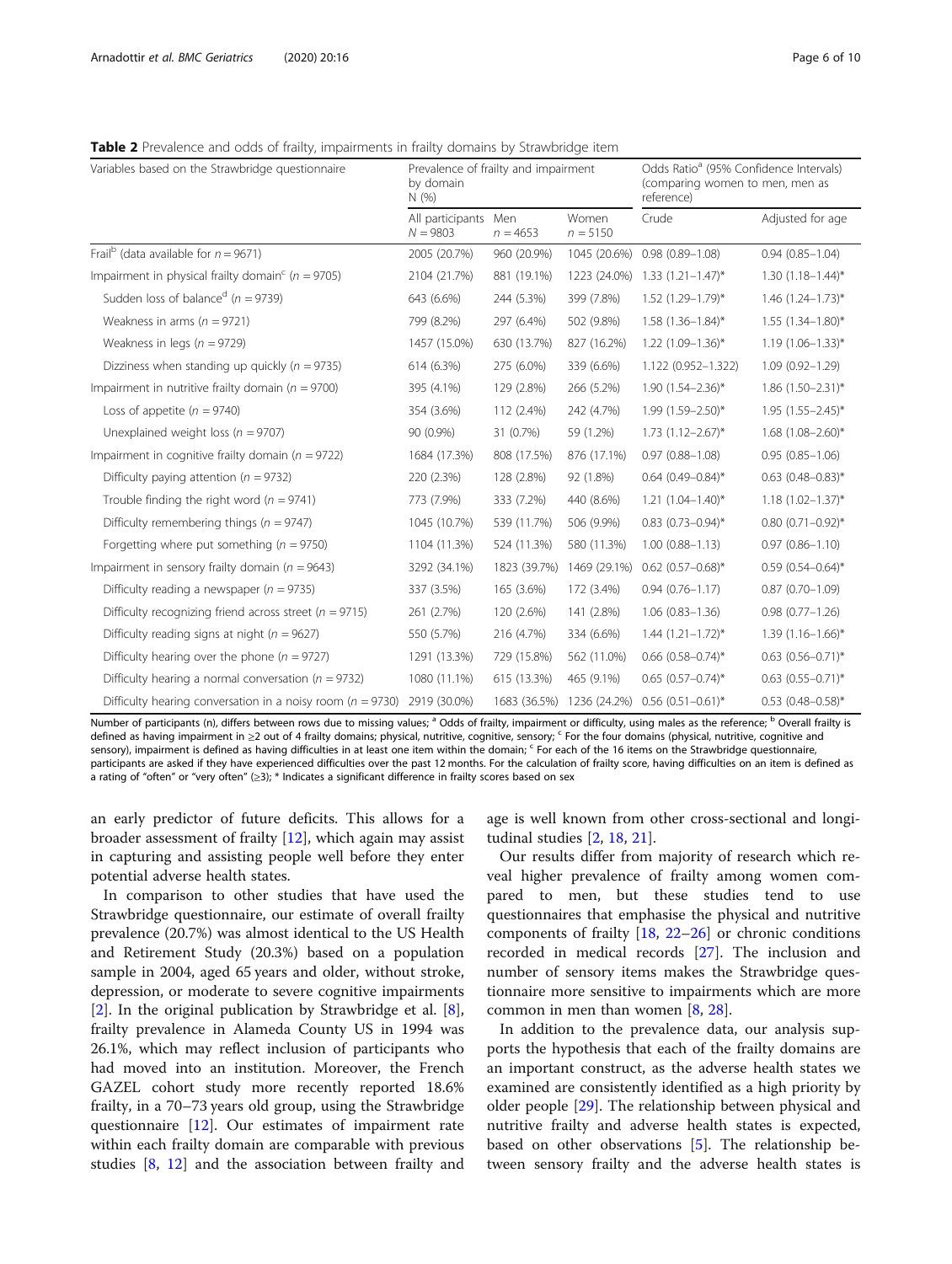## <span id="page-7-0"></span>Table 3 Frailty and impairments by frailty domain, associated with seven adverse health states

|                                                                | All                                        | Men                             |                                 |  |  |
|----------------------------------------------------------------|--------------------------------------------|---------------------------------|---------------------------------|--|--|
|                                                                | Adjusted Odds<br>Ratio (95% CI)            | Adjusted Odds<br>Ratio (95% CI) | Adjusted Odds<br>Ratio (95% CI) |  |  |
| At least one fall in past year                                 |                                            |                                 |                                 |  |  |
| Frailty <sup>a</sup>                                           | $2.83(2.55 - 3.14)$                        | $3.10(2.66 - 3.60)$             | $2.66$ $(2.31 - 3.07)$          |  |  |
| Frailty domain: <sup>b</sup>                                   |                                            |                                 |                                 |  |  |
| Physical impairment                                            | 2.56 (2.30-2.87)                           | $3.05(2.57 - 3.60)$             | 2.21 (1.91-2.56)                |  |  |
| Nutritive impairment                                           | 1.84 (1.47-2.29)                           | $1.64(1.11 - 2.42)$             | 1.93 (1.47-2.55)                |  |  |
| Cognitive impairment                                           | $1.62(1.44 - 1.83)$                        | $1.72(1.43 - 2.05)$             | $1.53(1.30-1.81)$               |  |  |
| Sensory impairment                                             | $1.19(1.08 - 1.31)$                        | $1.22(1.05 - 1.41)$             | $1.22(1.06 - 1.40)$             |  |  |
| Unable to get unaided, out and about on foot outside the house |                                            |                                 |                                 |  |  |
| Frailty <sup>a</sup>                                           | 4.18 (3.72-4.69)                           | 4.96 (4.15 - 5.94)              | 3.90 (3.34-4.57)                |  |  |
| Frailty domain:                                                |                                            |                                 |                                 |  |  |
| Physical impairment                                            | 9.11 (7.99-10.38)                          | 10.55 (8.57-13.00)              | 8.06 (6.80-9.55)                |  |  |
| Nutritive impairment                                           | 2.29 (1.80-2.91)                           | $1.85(1.21 - 2.84)$             | 2.43 (1.77-3.33)                |  |  |
| Cognitive impairment                                           | $0.92$ $(0.79 - 1.07)$                     | $0.97(0.76 - 1.23)$             | $0.88(0.72 - 1.09)$             |  |  |
| Sensory impairment                                             | 1.12 (0.99-1.28)                           | $1.18(0.96 - 1.45)$             | $1.23(1.04 - 1.47)$             |  |  |
| No walking or less than 1 h/day spent walking                  |                                            |                                 |                                 |  |  |
| Frailty <sup>a</sup>                                           | $2.46$ ( $2.21 - 2.73$ )                   | 2.54 (2.18-2.96)                | 2.38 (2.05-2.76)                |  |  |
| Frailty domain: <sup>b</sup>                                   |                                            |                                 |                                 |  |  |
| Physical impairment                                            | $2.32(2.07 - 2.60)$                        | 2.42 (2.04-2.87)                | $2.28(1.96 - 2.65)$             |  |  |
| Nutritive impairment                                           | $2.16(1.73 - 2.70)$                        | $2.08(1.42 - 3.05)$             | $2.25(1.71-2.96)$               |  |  |
| Cognitive impairment                                           | $1.24(1.09 - 1.41)$                        | $1.26(1.05-1.52)$               | $1.22(1.02 - 1.46)$             |  |  |
| Sensory impairment                                             | $1.30(1.17 - 1.45)$                        | $1.26(1.08 - 1.46)$             | $1.31(1.13 - 1.53)$             |  |  |
| Some problems or unable to wash or dress oneself               |                                            |                                 |                                 |  |  |
| Frailty <sup>a</sup>                                           | 7.26 (6.26-8.41)                           | 8.40 (6.73-10.48)               | 6.47 (5.30-7.89)                |  |  |
| Frailty domain. <sup>b</sup>                                   |                                            |                                 |                                 |  |  |
| Physical impairment                                            | 8.52 (7.22-10.05)                          | $9.70(7.57 - 12.44)$            | 7.61 (6.10-9.50)                |  |  |
| Nutritive impairment                                           | 2.25 (1.75-2.89)                           | 1.99 (1.30-3.06)                | 2.43 (1.78-3.31)                |  |  |
| Cognitive impairment                                           | $1.90(1.61 - 2.26)$<br>$2.35(1.83 - 3.01)$ |                                 | $1.58(1.25 - 2.00)$             |  |  |
| Sensory impairment                                             | $1.31(1.11 - 1.54)$                        | $1.27(0.99 - 1.64)$             | $1.32(1.05 - 1.65)$             |  |  |
| Some problems or unable to perform usual activities            |                                            |                                 |                                 |  |  |
| Frailty <sup>a</sup>                                           | 5.90 (5.28–6.58)                           | $6.34(5.42 - 7.43)$             | 5.72 (4.91-6.68)                |  |  |
| Frailty domain: <sup>b</sup>                                   |                                            |                                 |                                 |  |  |
| Physical impairment                                            | 9.43 (8.34-10.66)                          | 9.37 (7.79-11.29)               | 9.21 (7.81-10.87)               |  |  |
| Nutritive impairment                                           | 2.61 (1.99-3.42)                           | 2.56 (1.61-4.08)                | 2.43 (1.74-3.40)                |  |  |
| Cognitive impairment                                           | $1.51(1.32 - 1.73)$                        | $1.51(1.24 - 1.83)$             | $1.50(1.25 - 1.81)$             |  |  |
| Sensory impairment                                             | $1.62(1.46 - 1.81)$                        | $1.71(1.46 - 2.01)$             | $1.72(1.47 - 2.01)$             |  |  |
| Does not have a lot of energy, all or most of the time         |                                            |                                 |                                 |  |  |
| Frailty <sup>a</sup>                                           | $5.86(5.15 - 6.67)$                        | $6.14(5.14 - 7.32)$             | 5.91 (4.88-7.17)                |  |  |
| Frailty domain: <sup>b</sup>                                   |                                            |                                 |                                 |  |  |
| Physical impairment                                            | $6.24$ $(5.41 - 7.20)$                     | $5.82(4.73 - 7.16)$             | $6.36(5.21 - 7.77)$             |  |  |
| Nutritive impairment                                           | $5.06$ $(3.43 - 7.46)$                     | $6.98(3.41 - 14.28)$            | 3.98 (2.45-6.19)                |  |  |
| Cognitive impairment                                           | 2.27 (1.99-2.63)                           | 2.43 (2.00-2.95)                | $2.14(1.75 - 2.62)$             |  |  |
| Sensory impairment                                             | $1.60(1.41-1.72)$                          | $1.51(1.31 - 1.74)$             | 1.91 (1.64-2.23)                |  |  |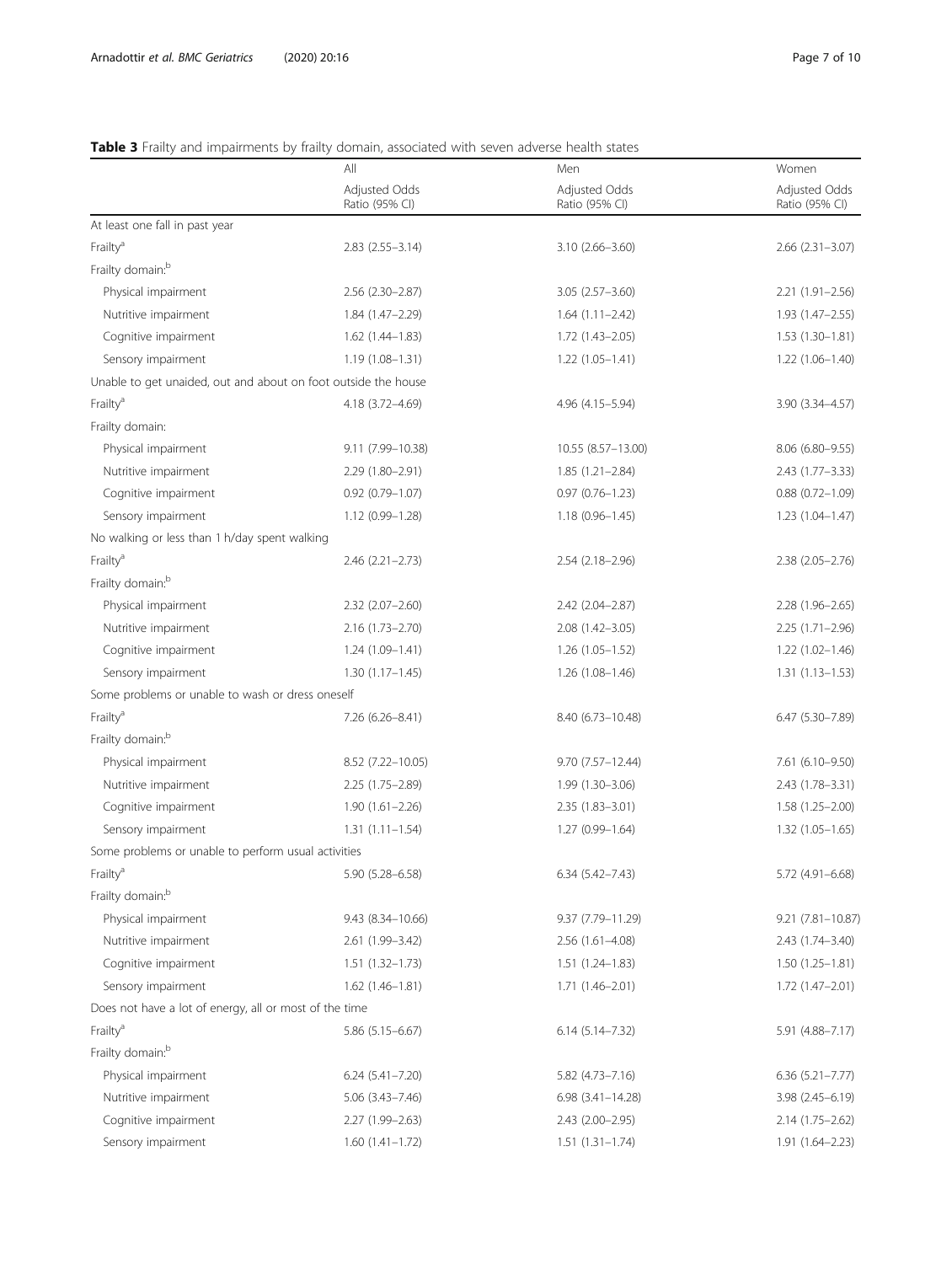|  |  | Table 3 Frailty and impairments by frailty domain, associated with seven adverse health states (Continued) |  |  |
|--|--|------------------------------------------------------------------------------------------------------------|--|--|

|                              | All                                                                           | Men                             | Women                           |
|------------------------------|-------------------------------------------------------------------------------|---------------------------------|---------------------------------|
|                              | Adjusted Odds<br>Ratio (95% CI)                                               | Adjusted Odds<br>Ratio (95% CI) | Adjusted Odds<br>Ratio (95% CI) |
|                              | Accomplishes less than likes, all or most of the time, due to physical health |                                 |                                 |
| Frailty <sup>a</sup>         | $6.74(5.94 - 7.65)$                                                           | 7.64 (6.30-9.27)                | $6.25(5.28 - 7.39)$             |
| Frailty domain: <sup>b</sup> |                                                                               |                                 |                                 |
| Physical impairment          | 8.27 (7.20-9.49)                                                              | 8.74 (7.05-10.83)               | 7.76 (6.47-9.30)                |
| Nutritive impairment         | 3.26 (2.54-4.18)                                                              | $3.64$ $(2.37 - 5.58)$          | 3.96 (2.18-4.02)                |
| Cognitive impairment         | 1.52 (1.30-1.78)                                                              | 1.60 (1.26-2.02)                | 1.46 (1.18-1.81)                |
| Sensory impairment           | 1.40 (1.22–1.61)                                                              | 1.40 (1.12–1.74)                | 1.47 (1.22–1.78)                |

<sup>a</sup>Frailty definition is based on impairment in ≥2 out of the 4 underlying physical, nutritive, cognitive and sensory frailty domain (0 = not frail; 1 = frail and 0 = no impairment; 1 = impairment); <sup>b</sup> Each impairment adjusted for the others; All models are based on multivariable logistic regression, adjusting for the effects of age (continuous variable)

consistent with sensory deficits as potential contributors to vulnerability for developing increased dependency [[30\]](#page-10-0). Moreover, Strawbridge's sensory frailty has been shown to predict hospitalisation and, in the same study, both sensory and cognitive frailty were predictive of future disability [[12](#page-10-0)]. Our findings are based on crosssectional data thus a causal pathway between frailty and adverse states cannot be implied from this single time point.

Our results do indicate a potential for future research on population based interventions in different domains of frailty. The Strawbridge questionnaire [\[8](#page-9-0)] focuses on limb weakness and balance problems in the physical frailty domain, and exercise interventions can be effective in improving strength and balance [[31](#page-10-0)]. The sensory domain reflects impairments of vision and hearing, and these can be challenging to ameliorate. Yet, provision of services and effective interventions aimed at people with visual and hearing impairments (such as cataract surgery and hearing aids) have the potential to improve social participation and quality of life across large number of older people [\[32](#page-10-0)–[34\]](#page-10-0). Therefore, improving treatments for age-associated visual and hearing loss should be a public health priority.

The strength of our work is that the data is drawn from a large population random sample recruited to a clinical trial. A range of GP practices from rural and urban England contributed but a limitation is that these were not a random selection of all English practices. However, they were representative of the anticipated mix of practices in terms of socioeconomic and demographic mix. About one third of older people approached to participate in the study agreed (uptake 34%). Whilst there were no major differences in age and sex between people agreeing to participate and those not, we have limited data to assess selection bias. The sample was almost identical to the expected age and sex for England [[35](#page-10-0)]. The proportion of people referring to themselves as white was 99%, being higher than estimates from the 2011 census which estimates 98% at age 90 years and 95% at age 70 years [\[35\]](#page-10-0).

The study cohort was assembled for two purposes including future epidemiological research and a cluster randomised controlled trial of screen and treat strategies for geriatric syndromes implemented at the general practice levels. Cohort randomised controlled trials [[36](#page-10-0)] are becoming increasingly common and use a range of different designs which first assemble a cohort and then invite some participants to test interventions using those who are not invited as controls. We used a cluster trial design to assign interventions, with randomisation and intervention at the practice level. Participants were not aware of the interventions being tested by their practice. Baseline data was collected from all participants prior to practice allocation, and hence should not have affected any of the associations or estimates reported in this paper.

While data return and completion were excellent, we may have underestimated the prevalence of sensory and cognitive impairment as these are likely to be associated with questionnaire completion. We asked that participants completed the postal questionnaire themselves, and we accept that it is possible that carers or associates may have completed the questionnaire. This seems unlikely given the pattern of responses we observed and the qualitative narrative that participants provided alongside their questionnaire responses.

Finally, a continuous frailty scale might be more sensitive, but measures which capture the frequency of problems over a longer time period are more predictive than isolated measures of performance [\[37\]](#page-10-0). A disadvantage of the Strawbridge assessment of frailty is that it is not widely used, but it remains one of the few instruments that can be collected by postal questionnaire [[4,](#page-9-0) [38\]](#page-10-0) and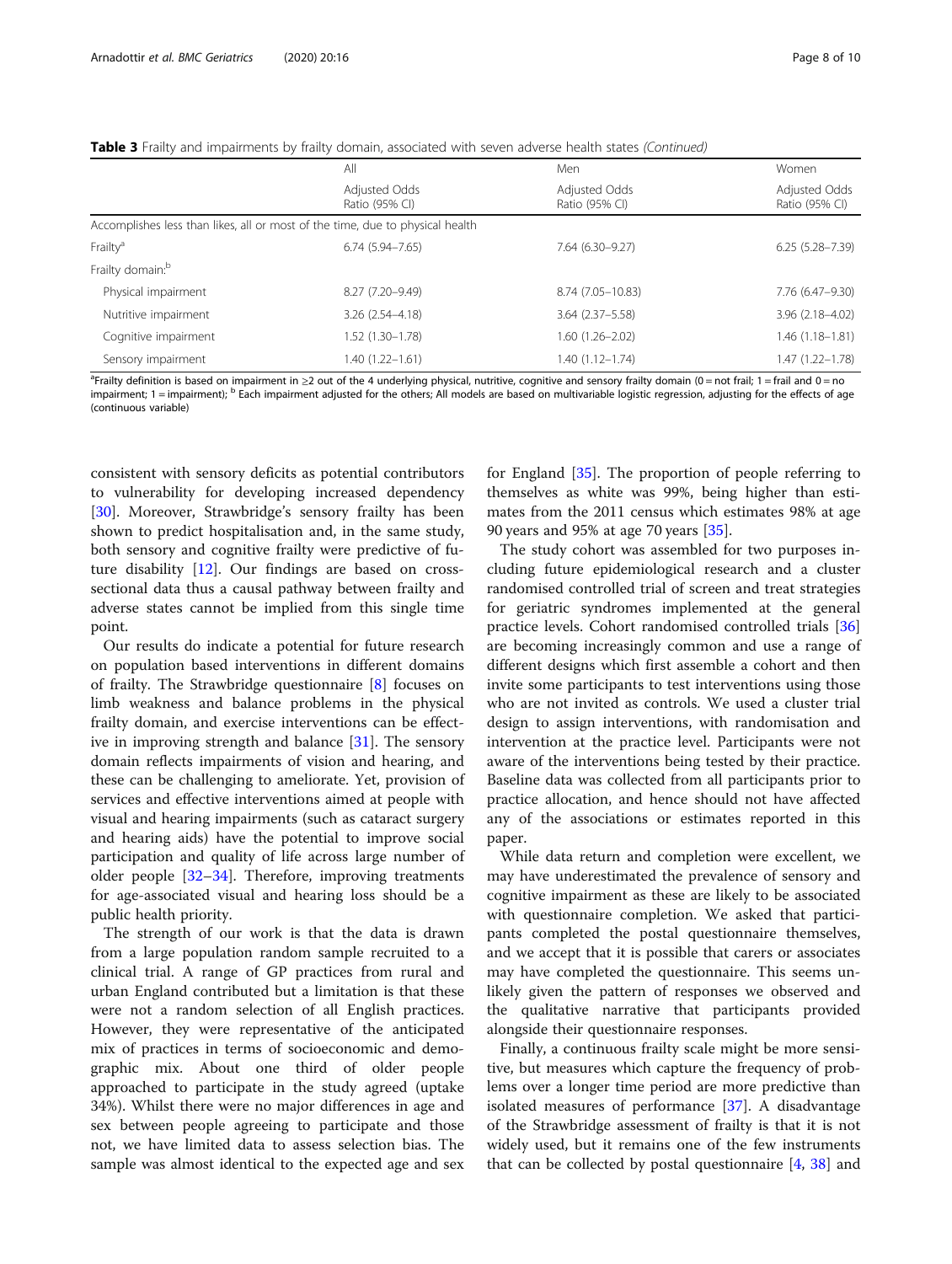<span id="page-9-0"></span>it is one of the instruments without items on comorbidity or disability [4]. Although there are numerous frailty scales currently in use, research is needed on their reliability, validity and usefulness in both community and clinical settings [4, [38](#page-10-0)].

## **Conclusions**

Frailty is a prevalent condition in the population of English people. Sensory frailty is the most common form of frailty and affects more men than women. Although sensory frailty has a more modest association with adverse health states than physical frailty, the potential benefits of clinical and population based intervention to ameliorate sensory frailty should not be overlooked.

#### Abbreviations

BMI: Body Mass Index; CDM: Cumulative Deficit Model; CI: Confidence interval; EQ-5D-3L questionnaire: Three-level version of the EuroQol fivedimensional questionnaire; OR: Odds ratio; SD: Standard deviation; SF-12: 12- Item Short-Form Health Survey; SRH: Self Rated Health

#### Acknowledgements

PreFIT Study Group:

Chief Investigator: Professor Sarah E Lamb.

Co-investigators (Grant holders): Professor Martin Underwood, Professor Finbarr Martin, Professor Lucy Yardley, Professor Dawn Skelton, Professor Keith Willett, Professor Sandra Eldridge, Dr. Anne-Marie Slowther, Dr. Sarah Duggan.

Trial Research Lead: Professor Julie Bruce.

Senior Project Manager: Susie Hennings.

Trial Co-ordination/Administration: Emma Withers, Susie Hennings, Rhys Mant, Rishpal Rai, Craig Turner, Agata Andrews, Rachael Fearn.

Research Fellows/Nurses: Susanne Finnegan, Nicola Walker, Dr. Rachel Potter. Trial statistician: Professor Ranjit Lall.

Health Economists: Professor Claire Hulme, Professor Chris Bojke, Dr. Roberta Longo.

Clinical Intervention Trainers: Susanne Finnegan, Dr. Katherine Westacott, Dr. Shvaita Ralhan, Dr. Ray Sheridan, Dr. Jonathan Treml.

Regional Principal Investigators: Dr. Ray Sheridan (Devon Region), Ms. Jackie Riglin (Cambridge Region); Mr. Harm Gordjin (Warwickshire Region); Dr. Ruma Dutta (Worcestershire Region); Ms. Jo Burns (Hereford Region), Dr. Jonathan Treml (Birmingham & Black Country Region), Dr. Fiona Shaw, Dr. John Davison (Newcastle Region).

Data Programming team: Ade Willis, Chocks Muthiah, Henry Adjei. We extend very grateful thanks to the study participants.

#### Authors' contributions

SAA analysed and interpreted the data and wrote the manuscript. JB developed the protocol, oversaw the day to day conduct of the study, assisted in data analysis and interpreted the results. AH was a statistician responsible for some analyses. RL was a grant holder and senior statistician. EW was the project manager responsible for co-ordination and data management. MU was a grant holder, senior researcher, provided expertise in primary care. FS and RS contributed to protocol development, provided expertise in geriatric medicine, and commented on the manuscript. SL was chief investigator and study guarantor. All authors read and approved the final manuscript.

## Funding

The PreFIT study is funded by the National Institute of Health Research Technology Assessment Programme (Nir HTA), project number 08/14/41. The views expressed in this publication are those of the authors and not necessarily those of the NIHR or Department of Health. This project benefited from facilities funded by Birmingham Science City Translational Medicine Clinical Research and Infrastructure Trials Platform, with support from Advantage West Midlands (AWM). The trial sponsor is the University of Warwick. The trial started in September 2010 and was funded until 2018.

Professor Sarah Lamb funded by the National Institute for Health Research (NIHR) Collaboration for Leadership in Applied Health Research and Care Oxford at Oxford Health NHS Foundation Trust and NIHR Biomedical Research Centre at the Oxford University Hospitals NHS Trust. Professor Julie Bruce is funded by NIHR Research Capability Funding. The funding bodies had no role in the design, data collection, data analysis, data interpretation, or writing of the manuscript.

#### Availability of data and materials

The data that support the findings of this study are available from the Chief Investigator Professor Sarah E Lamb ([sarah.lamb@ndorms.ox.ac.uk\)](mailto:sarah.lamb@ndorms.ox.ac.uk) upon reasonable requests for data sharing.

#### Ethics approval and consent to participate

The study protocol has approval from the National Research Ethics Service (REC reference 10/H0401/36; Protocol V.3.1, 21/May/2013). Written informed consent was obtained from all participants.

#### Consent for publication

Not applicable.

#### Competing interests

The authors declare that they have no competing interests.

#### Author details

<sup>1</sup>Department of Physical Therapy, Faculty of Medicine, University of Iceland Stapi v/Hringbraut, 101, Reykjavik, Iceland. <sup>2</sup>Warwick Clinical Trials Unit Warwick Medical School, University of Warwick, Coventry CV4 7AL, UK. <sup>3</sup>Older Peoples Medicine, The Newcastle upon Tyne Hospitals NHS Foundation Trust, Freeman Hospital, Freeman Road, High Heaton, Newcastle upon Tyne NE7 7DN, UK. <sup>4</sup>Geriatric Medicine, Royal Devon and Exeter NHS Foundation Trust, Barrack Road, Exeter, Devon EX2 5DW, UK. <sup>5</sup>Institute of Statistical Research and Training (ISRT), University of Dhaka, Dhaka, Bangladesh. 6 Nuffield Department of Orthopaedics Rheumatology & Musculoskeletal Sciences, University of Oxford, Windmill Road, Oxford OX3 7LD, UK.

#### Received: 11 October 2018 Accepted: 30 December 2019 Published online: 15 January 2020

#### References

- 1. Clegg A, Young J, Iliffe S, Rikkert MO, Rockwood K. Frailty in elderly people. Lancet. 2013;381(9868):752–62.
- 2. Cigolle CT, Ofstedal MB, Tian Z, Blaum CS. Comparing models of frailty: the health and retirement study. J Am Geriatr Soc. 2009;57(5):830–9.
- 3. Bergman H, Ferrucci L, Guralnik J, Hogan DB, Hummel S, Karunananthan S, et al. Frailty: an emerging research and clinical paradigm—issues and controversies. J Gerontol A Biol Sci Med Sci. 2007;62(7):731–7.
- 4. Bouillon K, Kivimaki M, Hamer M, Sabia S, Fransson EI, Singh-Manoux A, et al. Measures of frailty in population-based studies: an overview. BMC Geriatr. 2013;13:64.
- 5. Fried LP, Tangen CM, Walston J, Newman AB, Hirsch C, Gottdiener J, et al. Frailty in older adults: evidence for a phenotype. J Gerontol A Biol Sci Med Sci. 2001;56(3):M146–56.
- 6. Rockwood K, Song X, MacKnight C, Bergman H, Hogan DB, McDowell I, et al. A global clinical measure of fitness and frailty in elderly people. CMAJ. 2005;173(5):489–95.
- 7. Bruce J, Lall R, Withers EJ, Finnegan S, Underwood M, Hulme C, et al. A cluster randomised controlled trial of advice, exercise or multifactorial assessment to prevent falls and fractures in community-dwelling older adults: protocol for the prevention of falls injury trial (PreFIT). BMJ Open. 2016;6(1):e009362.
- 8. Strawbridge WJ, Shema SJ, Balfour JL, Higby HR, Kaplan GA. Antecedents of frailty over three decades in an older cohort. J Gerontol B Psychol Sci Soc Sci. 1998;53(1):S9–16.
- 9. Buchner DM, Wagner EH. Preventing frail health. Clin Geriatr Med. 1992;8(1):1–17. 10. Fried LP. Conference on the physiologic basis of frailty. April 28, 1992,
- Baltimore, Maryland, U.S.A. Introduction. Aging (Milano). 1992;4(3):251–2. 11. Guralnik JM, Simonsick EM. Physical disability in older Americans. J Gerontol.
- 1993;48 Spec No:3–10.